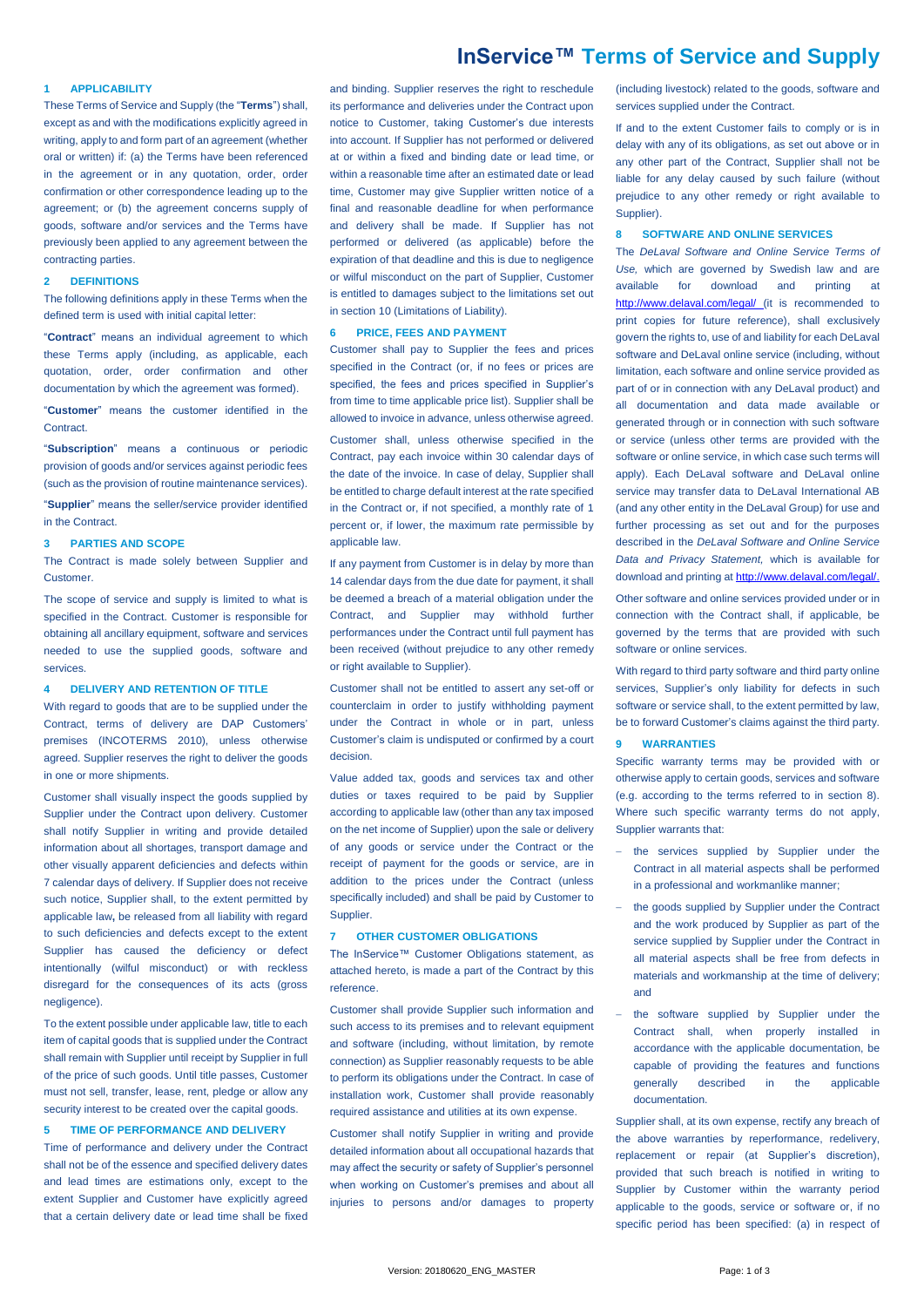capital goods, no later than 12 months from delivery of the relevant goods and (b) in respect of other goods (e.g. consumables), services or software, no later than 3 months from delivery or performance of the relevant goods, service or software. If Supplier has not rectified the breach within a reasonable time after such notice, Customer may give Supplier written notice of a final and reasonable deadline for rectification of the breach. If Supplier has not rectified the breach before the expiration of that deadline and this is due to negligence or wilful misconduct on the part of Supplier, Customer is entitled to damages subject to the limitations set out in section [10](#page-1-0) (Limitations of Liability).

For the avoidance of doubt, this section (Warranties) does not apply to any software or online service for which separate terms apply according to section [8](#page-0-0) (DeLaval Software and Online Services).

# <span id="page-1-0"></span>**10 LIMITATIONS OF LIABILITY**

Supplier's liability for the goods, services and software supplied by Supplier under the Contract, and available remedies for Supplier's delay in any performance or delivery or breach of any warranty shall, to the extent permitted by applicable law, be limited to what is provided for in section [5](#page-0-1) (Time for Performance and Delivery), sectio[n 8](#page-0-0) (Software and Online Services) and section [9](#page-0-2) (Warranties) and, if applicable, otherwise explicitly specified in the Contract. However, where statutory or implied conditions, consumer guarantees and warranties are mandatory and it is not legally possible to exclude them, these Terms (including sectio[n 16\)](#page-1-1) do not exclude them.

If the Contract entitles Customer to any liquidated damages, penalties or other similar remedies, such damages, penalties or remedies shall be Customer's sole and exclusive remedy for the breach that the damages or penalties relate to.

Supplier shall not be liable under or in connection with the Contract for indirect, special or consequential loss or damage, for loss of profit, loss of production, loss of use, loss of revenue, loss of business or loss of goodwill, for loss of or unauthorised access to data or other information or for loss of or damage to Customer's property, whether or not such loss, damage or access could have been reasonably foreseen.

The maximum aggregate liability of Supplier is: (a) in respect of each Subscription, limited to the amount paid under the Contract for the Subscription during the twelve months preceding the event or series of events giving rise to the relevant claim; and (b) otherwise, limited to twenty percent of the amount paid under the

Contract for the items of goods, service or software giving rise to the relevant claim.

The limitations of liability set out above in this section (Limitations of Liability) do not apply to the extent Supplier has caused the relevant loss or damage intentionally (wilful misconduct) or with reckless disregard for the consequences of its acts (gross negligence). Furthermore, nothing in the Contract shall limit or exclude liability for fraud or fraudulent misrepresentation, for death or personal injury caused by negligence or for any other liability that may not be so limited or excluded under applicable law.

#### **11 FORCE MAJEURE**

Supplier shall not be liable for any default or delay in the performance of its obligations under the Contract if and to the extent the default or delay is caused, directly or indirectly, by force majeure or any other circumstance beyond its reasonable control (which shall include, but not be limited to, war, acts of terrorism, strikes, lockouts, epidemic, destruction of production facilities, riot, insurrection, earthquake, explosion or other casualty or accident, electricity failure, flood, fire, telephone/Internet system failure, farm visit restrictions, lightning and other weather conditions).

# **12 TERM AND TERMINATION OF SUBSCRIPTIONS**

Unless otherwise specified in the Contract, each Subscription under the Contract continues for 12 months and will be automatically renewed (and invoiced) for consecutive 12 month periods (at the prevailing fees) unless terminated no later than 1 month prior to the renewal date.

Each of Supplier and Customer has the right, at any time, to terminate any Subscription under the Contract without cause upon no less than 6 months' written notice to the other party. However, where Customer issues such notice of termination, Customer shall not be entitled to any refund of any advance payment.

#### **13 SUB-CONTRACTING**

Supplier may appoint sub-contractors for the performance of its obligations under the Contract.

### **14 QUOTATIONS**

A quotation for a Contract expires 30 calendar days after its date of issue unless otherwise stated in the quotation.

### **15 DATA AND PRIVACY**

Supplier may collect data relating to Customer (e.g. about system set-up, farm size, contact persons, and ordered goods, software and services). Supplier may use and further process the data itself (e.g. to

 $\_$ 

administer and develop the relationship with Customer to develop customised offerings, to provide products and services to Customer and for regional market research) and disclose the data for use and further processing by DeLaval International AB and any other entity in the DeLaval Group (e.g. to support DeLaval sales entities and distributors, for end customer surveys, for market research and for product and service development). The processing of data is further described in the data and privacy statements available for download and printing at [http://www.delaval.com/legal/.](http://www.delaval.com/legal/) Supplier and the DeLaval Group respects Customer's privacy and operates in compliance with applicable laws and regulations regarding data security and data protection. See section [8](#page-0-0) (Software and Online Services) for information on collection, use and further processing of data in connection with DeLaval software and DeLaval online services.

### <span id="page-1-1"></span>**16 ENTIRE AGREEMENT**

The Contract sets out the full scope of obligations and liabilities of Supplier in relation to the goods, software and services supplied by Supplier under the Contract. To the extent permitted by applicable law, (a) neither advertisements nor oral or public statements constitute promises, representations or warranties on properties or conditions of the goods, software or services unless explicitly set forth in the Contract: and (b) all promises representations, warranties, consumer guarantees and conditions related to the goods, software or services but not explicitly set forth in the Contract, including but not limited to any that may otherwise be implied by statute, common law or usage, including any warranties of merchantability and fitness for a particular purpose, are hereby excluded and are not binding on Supplier.

### **17 SEVERABILITY**

If any provision of the Contract is found to be invalid or unenforceable, the remaining provisions shall remain effective and such provision shall be replaced with another provision consistent with the purpose and intent of the Contract.

# **18 APPLICABLE LAW AND DISPUTES**

The Contract is governed by and shall be construed and interpreted in accordance with the laws of the country (and, if applicable, state) of the principal place of business of Supplier. The courts at the seat of Supplier will have jurisdiction to settle any dispute, controversy or claim arising out of or in connection with the Contract. Notwithstanding the above, Supplier is always entitled to petition courts and authorities at the seat of Customer.